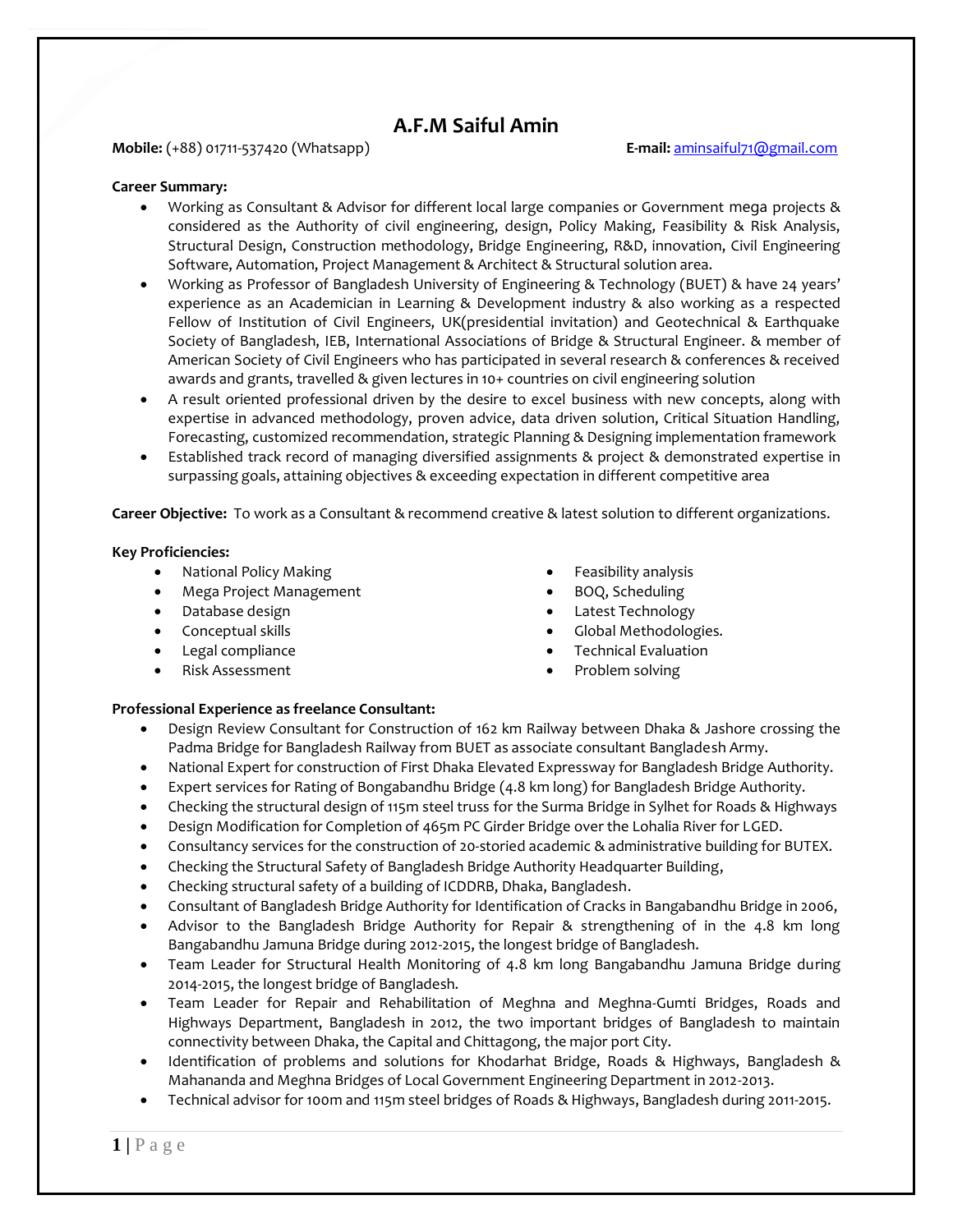- Strengthening of Gausia Market, many other market places and commercial facilities in introduction of fibre reinforced polymer and micro-concrete jacketing technique during 2006-2015.
- National Expert Committee to Investigate the Collapse of Bohoddarhat Flyover during Construction.
- Investigation of Spectrum Sweater Factory Building Collapse in 2005.
- Team Leader for Technical Services in Construction of 60-90m Telecommunication Towers for Police as its Dhaka-Chittagong Microwave Backbone & Dhaka City CCTV Surveillance network in 2009.
- Team Leader for Structural Safety Assessment of over 100 commercial and industrial buildings aftermath of Rana Plaza Collapse 2013 and Nepal Earthquake 2015.
- Advisor, Updating of Bangladesh National Building Code 2015.

#### **Experience as Academician:**

**1. Organization Name:** Bangladesh University of Engineering & Technology (**Website***: [buet.ac.bd/](https://www.buet.ac.bd/web/) )*

**Designation 2:** Associate Professor **Duration:** From 2005 to 2010 **Designation 3:** Assistant Professor **Duration: Duration:** From 2001 to 2004

**Designation 1:** Professor **Duration:** From 2011 to till now **Designation 4:** Lecturer **Duration:** From 1996 to till now

- Leading all the academic activities with a team of junior teachers, disbursing task among them, mentoring & follow up & monitoring & evaluating their performance as per KPI at the end of the year.
- Developing Policy for the department, Costing & Budgeting & implementing them properly.
- Monitoring the running programs, designing the curriculum, setting the contents & modules, assigning teachers for particular course.
- Creating e-learning platform for the students & conducting class from virtual platforms.
- Initiated for different knowledge sharing & capacity development programs for the teachers.
- Supervising thesis, giving creative idea, providing guideline to students regarding project progress.
- Supervising Departmental work & promotes excellence in instruction, scholarly & creative productivity
- Reviewing the Departmental policies, procedures, recommendations for appointment, salary, retention, tenure, and/or promotion of faculty, and ensuring that all the policies are followed.
- Completed 50+ publications in peer reviewed International Journals and conference proceedings.
- Developed collaboration with 15+ universities & conducted class on different topics at home & abroad.
- Design, construction, maintenance & strengthening of long span bridges, maintenance of bearings and joints for bridges, strengthening of buildings, promoting the appropriate use of recycled concrete.
- Led the Repair, strengthening and health monitoring of Bangabandhu Jamuna Bridge (4.8 km), the Meghna Bridge (930m) and the Gumti Bridge (1410 m) & 21 storied Marriott Courtyard Dhaka.
- Organized seminars and symposiums on bridge engineering (2005, 2010, 2015 bridge engineering conferences), the major civil engineering infrastructure for the country.
- Conducting research in development of methodology for repair and retrofitting of non-compliant structures & for producing green concrete by best utilizing the demolished recycled concrete.

## **Awards & Appreciations:**

- ICE Ambassador from South Asia in bicentenary celebration of the Institution of Civil Engineers (ICE), United Kingdom 2018
- FY2016 JSCE International Outstanding Collaboration Award for continuous efforts and remarkable contribution to the development of infrastructures in Bangladesh,
- Fellow on Presidential Invitation, Institution of Civil Engineers, United Kingdom.
- Research Fellow, Alexander von Humboldt Foundation, Germany, since 2007.
- Visiting Professor, Faculty of Aerospace Engineering, University of Federal Armed Forces Munich, Germany, during February 2007-August 2007.
- Visiting Professor in the Institute of Mechanics, University of Kassel, Germany, during Aug -Nov 2004.
- Recipient of Ministry of Education, Science and Culture of the Government of Japan (Monbusho) scholarship for undertaking doctoral research in the Saitama University, Japan.
- Recipient of Malik Akram Hossain Gold Medal 1996 for securing first position in BSc. Engg. (Civil).